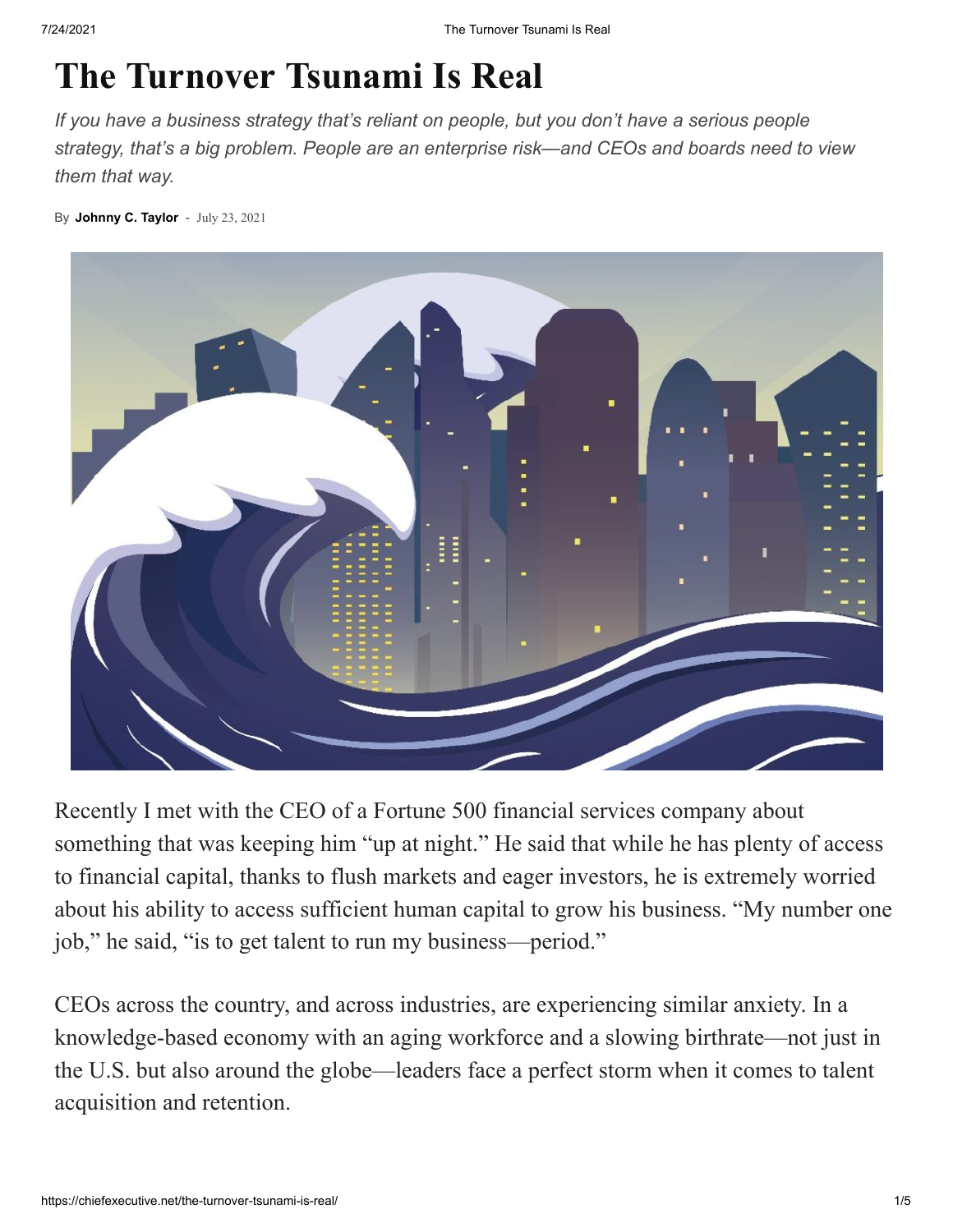### 7/24/2021 The Turnover Tsunami Is Real

I really am not being hyperbolic when I say that, as CEOs, this is the challenge of our time. Because for all the talk about the worries over digitization, transformation and disruption, the best-laid plans to address those issues can be derailed by failures in talent acquisition and talent retention. Say, for example, your team develops an innovative new product that promises to take the market by storm. You have a 12-month calendar for rollout. Suddenly, you learn that a competitor has poached your star brand manager tasked with taking your product to market. Now, you're going to spend 60 to 90 days finding a replacement with the right technical skills and cultural fit/alignment—and then you have to get that individual up to speed. You've lost a critical four to five months in a 12-month window, derailing two years of planned growth that should have come from that new product—which is now at risk for obsolescence before it even hits the shelves.

And the turnover tsunami is real. Yes, 30 percent annual turnover might just be the new norm. That is partly thanks to the pandemic, which gave people a year-plus to reflect on what they're doing, whether it's truly fulfilling, and what else they might like to do with their lives, now that they've been spared a deadly disease.

The year of remote work has also made it a lot easier to court talent—and for other companies to court yours. Before last year, it would have been difficult, if not impossible, to imagine hiring a six-figure executive without ever personally meeting them; that has become standard practice in the post-Covid era. Meanwhile, unemployment continues to drop, which is heating the war for talent to epic levels.

The solution? We need to have people strategies that are every bit as sophisticated and complex as those we have for technology, sales and marketing, finance and so on. Your people strategy is what ensures that the organization not only survives but also thrives long term. If you have a business strategy that's reliant on people, but you don't have a serious people strategy, that's a really big problem. People are an enterprise risk—they literally mean business—and CEOs and boards need to view them that way.

Your people strategy should include:

# **1. Retention tools.**

How do we take care of the people we have? What are the ways we're assessing people? Investing in them? Developing them? How are we measuring all that and making sure our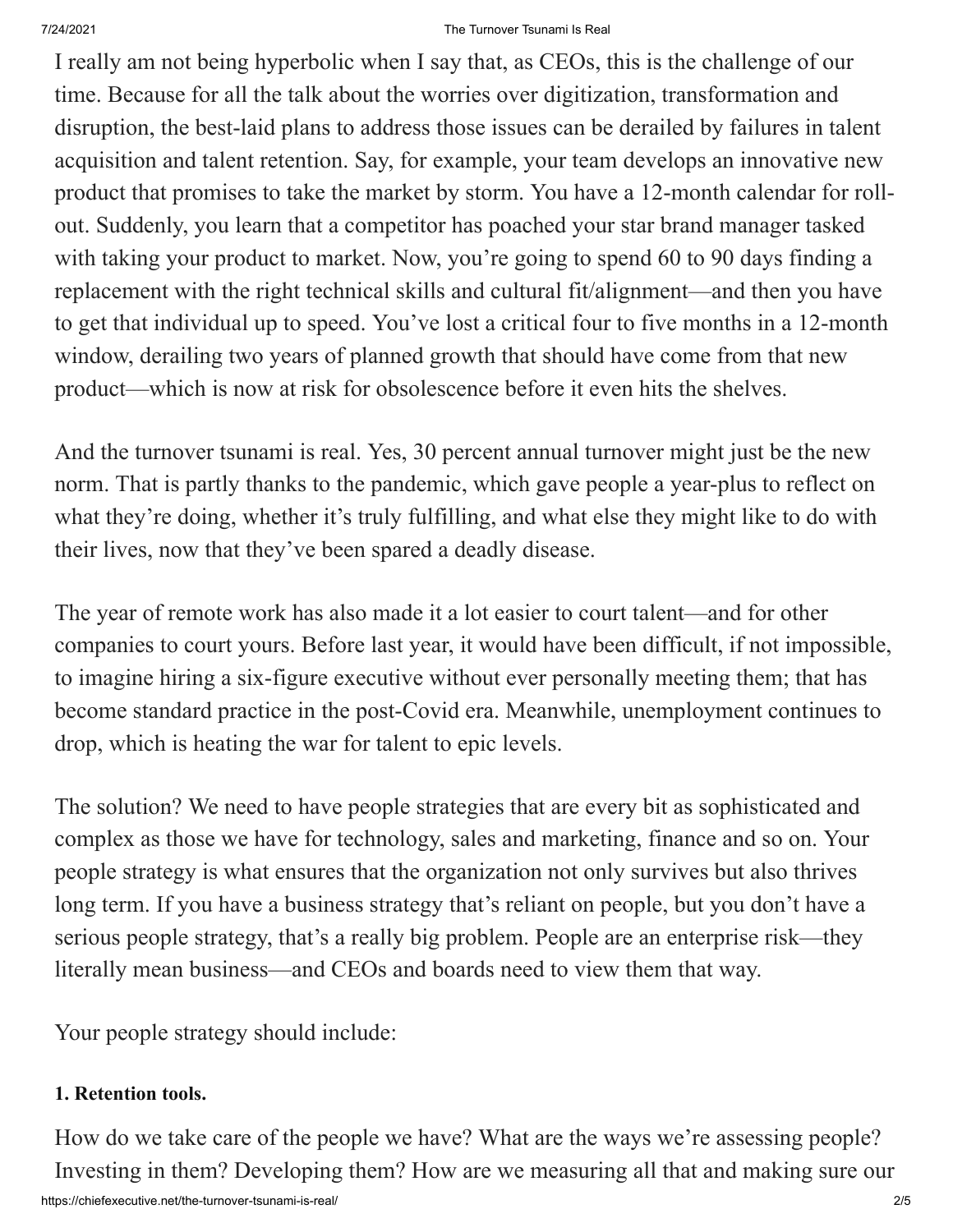best people are happy in their roles and feeling motivated and appreciated?

It's worth noting that the answer to retention is no longer simply more money and "making my people happy." Employees themselves don't even necessarily know what they want anymore. They ask for stuff, they get it, and they still leave. Time was, you could keep somebody thinking of leaving by giving them another 10 percent to 20 percent. Nowadays, the war is so serious, people are literally doubling salaries. The former CHRO of a major Silicon Valley company told me the company's strategy when they want to retain someone is to give them so much money, "we dare any other company to beat us." That's fine for deep-pocketed tech companies, I said, but what about the rest of us? His answer: "That's your problem."

And it is. Tactics like that have led to salary escalation and wage inflation and to problems inside companies, because when you raise one person's salary, you risk demoralizing your other valued people who are looking around, thinking, "Where's mine?"



If you're the CEO of a small-to-midsize company, you obviously can't compete with the Googles in your industry, so your comprehensive talent strategy has to compensate, and you need to lead with your strengths. For example, you may need to take risks on people who may not be quite ready for the job but who've shown potential; they don't have enough experience to land that plum Fortune 500 role, but you may be able to get them there with some careful grooming. You can tell them, "You can do things here you won't be able to do anywhere else."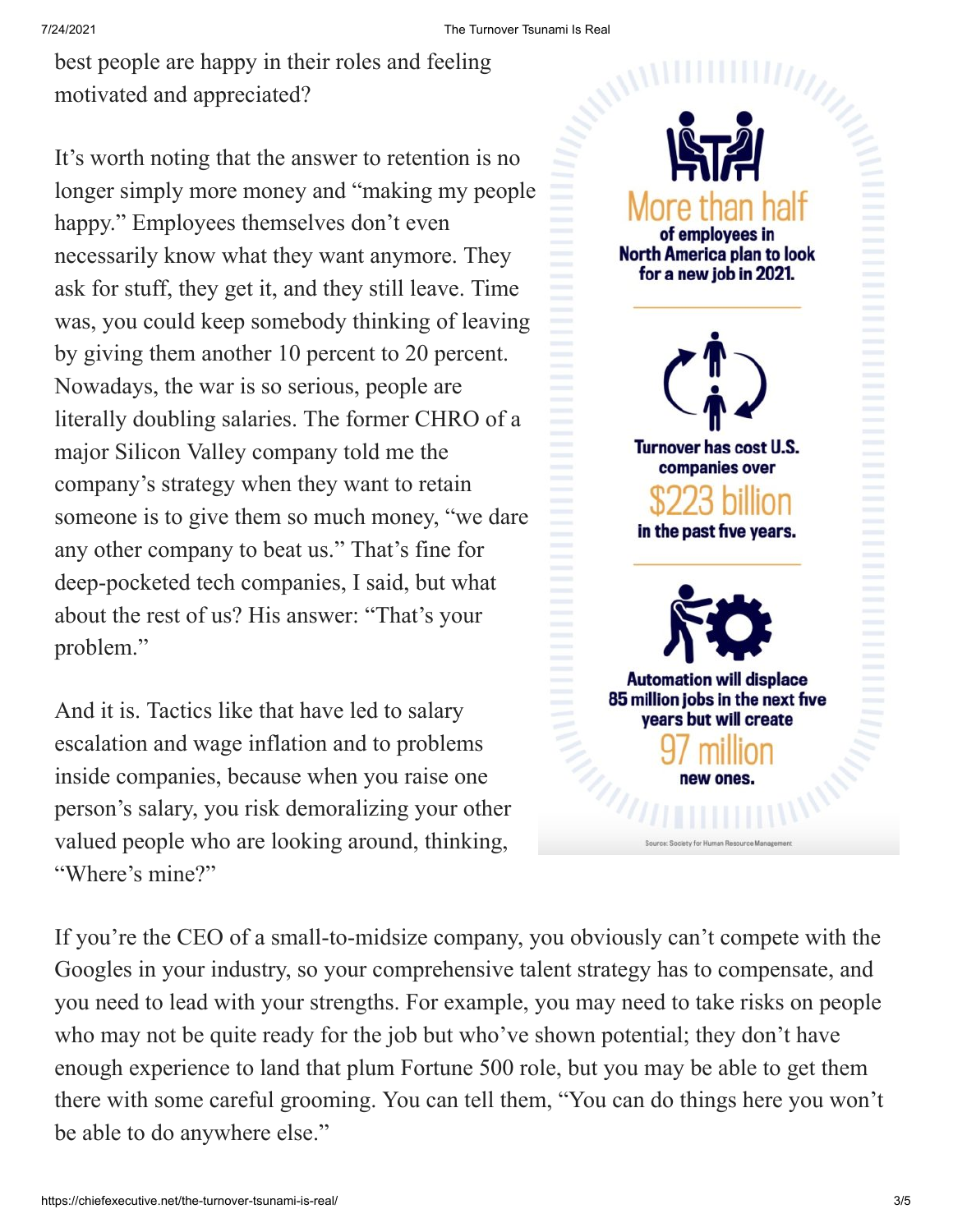### **2. Recruitment plan.**

What is our strategy for replenishing people? How are we ensuring that we have the right pipelines in place to replace those who have retired or left for other opportunities? This is critical because, of course, you will lose people, regardless of how much you pay them or perks you offer.

The CEO of a logistics business can hope her trucks last longer than average, but they may not. So she needs her people to be proactively examining the fleet, checking mileage to see which trucks are vulnerable to breakdown, the one they're most at risk of losing, and then ask, "What is our plan to replace this truck?" Similarly, you have to be constantly reviewing your top performers and future leaders, asking, "What is our plan to replace this person?"

We don't like to do that because it makes people sound fungible. It sounds harsh—but it's not. It's reality. Some of your best people are going to leave and, if the first time you've contemplated that is the day they resign, you're going to be in serious trouble. Just as hospitals have to have a backup plan if the electricity goes out, you need a backup plan for each of your high performers; and the moment the electricity goes out is hardly the time to head for the hardware store to purchase a new generator.

Your CHRO and his or her team should be keeping tabs on potential hires in the industry, holding a short list of possible replacements for key roles should the need arise. That way, you're not reactively responding when someone announces their departure and then scrambling to fill the spot, but rather, you'll have a roadmap already devised.

Put simply, the level of discipline, intentionality and focus you put on anything else in your business has to also be on your talent, which means a serious and comprehensive labor strategy that is not year to year, but rather proactively five to 10 years out.

# **3. The backup generator.**

Your strategy should include not only a shortlist of candidates who might fill a role but other ways to tackle that need in the interim. This is where I often think of the people strategy as a "work strategy" because, after all, it's the work that needs to be done; your employees are one way that work gets done, but they're not the only way. So, what are the